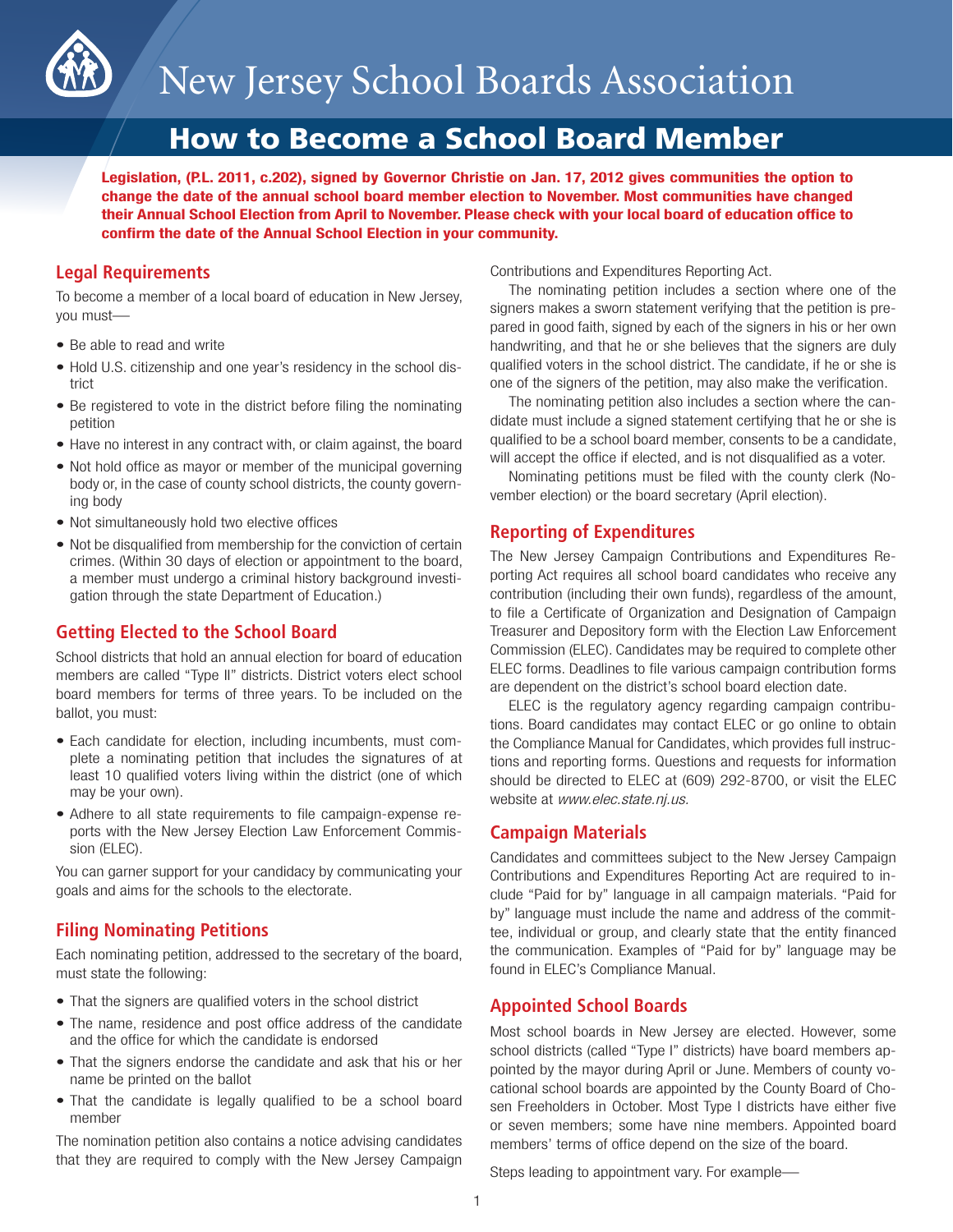# How to Become a School Board Member

- You may indicate your desire and ability to serve on the board to the mayor or to the county freeholders.
- Community organizations may recommend you to the mayor or freeholders.
- Your involvement in other community activities may demonstrate your willingness to assume a leadership role.

# **Serving on a School Board**

As a member of the board of education, you will be expected to fulfill certain responsibilities, including—

- 1. Establishing goals for the public schools based on student educational needs, parent and community aspirations, state and federal standards and district financial resources.
- 2. Developing a philosophy of education that will become the basis for sound decisions that affect the governance of your community's schools.
- 3. Developing policies to guide the administration in managing the schools; developing bylaws to direct the board in carrying out its governance responsibilities.
- 4. Developing a community understanding of educational issues and school policies through the maintenance of effective communications systems.
- 5. Providing adequate financing for the district's present and future needs.
- 6. Ensuring quality education by providing adequate facilities and equipment.
- 7. Establishing conditions that enable the administration to recruit and effectively evaluate professional staff.
- 8. Engaging in board self-evaluation and inservice training programs for the purpose of providing well-informed leadership and sound decision-making.
- 9. Establishing a process for the board to negotiate in good faith with its employees, while representing community educational goals and financial interests.
- 10. Abiding by the oath of office for school board members.

## **You Should Also:**

- 1. Understand that your responsibility is not to administer the schools, but to work with the board to see that the schools are well run.
- 2. Understand that education today is extremely complex.
- 3. Listen to opposing views and be able to defend the board's philosophy and goals.
- 4. Be willing to invest the hours necessary to meet your responsibilities.
- 5. Serve out of a sincere desire to benefit the community rather than for personal glory or to carry out personal objectives.
- 6. Bear in mind that, as a state official, you have a responsibility to all the children in the state, not only to those in the local district.

## **About the NJSBA**

The New Jersey School Boards Association was established by the state Legislature in 1914 to promote and encourage the best possible public education for every child in New Jersey. Every public board of education is deemed to be a member of the NJSBA by statute.

Association policies are determined by NJSBA's Delegate Assembly, which is made up of school board members selected by their local boards. The Delegate Assembly meets twice a year. Association policy is implemented by the executive director and staff under the guidance of the officers and board of directors. Association committees, composed of interested board members, study particular issues and recommend courses of action to the Delegate Assembly.

Services to boards of education and individual board members include—

- Comprehensive technical assistance and inservice training
- Legislative information, action and liaison
- Consultation, action and information on policy, legal matters, legislation, labor relations, public relations and other school district functions
- A direct services program staffed by experts who offer on-site consultation, assistance and information
- Policy assistance and information
- Publications geared to school board member needs, including *School Leader,* NJSBA's bi-monthly magazine, and *School Board Notes*, New Jersey's weekly online education news report

# **For New Board Members**

## **Required Training**

New Jersey law requires that, during the first year of their first term in office, all board of education members complete training in the roles and responsibilities of school board membership. The NJSBA Board Member Academy offers a nationally acclaimed, intensive Orientation Conference that provides training on all areas of school board responsibility. (State law also requires board members to take additional NJSBA training in each of the subsequent two years of their first term in office, as well as within the first year after reelection or reappointment to an additional term.)

Information about these programs is provided through NJSBA's newsletter, *School Board Notes,* online at www.njsba.org/sbn, and through direct mailings to members.

In addition to new and re-elected board member programs, the NJSBA Board Member Academy offers a full curriculum leading to basic and advanced certificates. Programs address topics such as labor relations, leadership skills, effective decision-making, policymaking, budgeting, community relations, school law and legislation.

For information on NJSBA services and training, visit the Association's website at *www.njsba.org.*